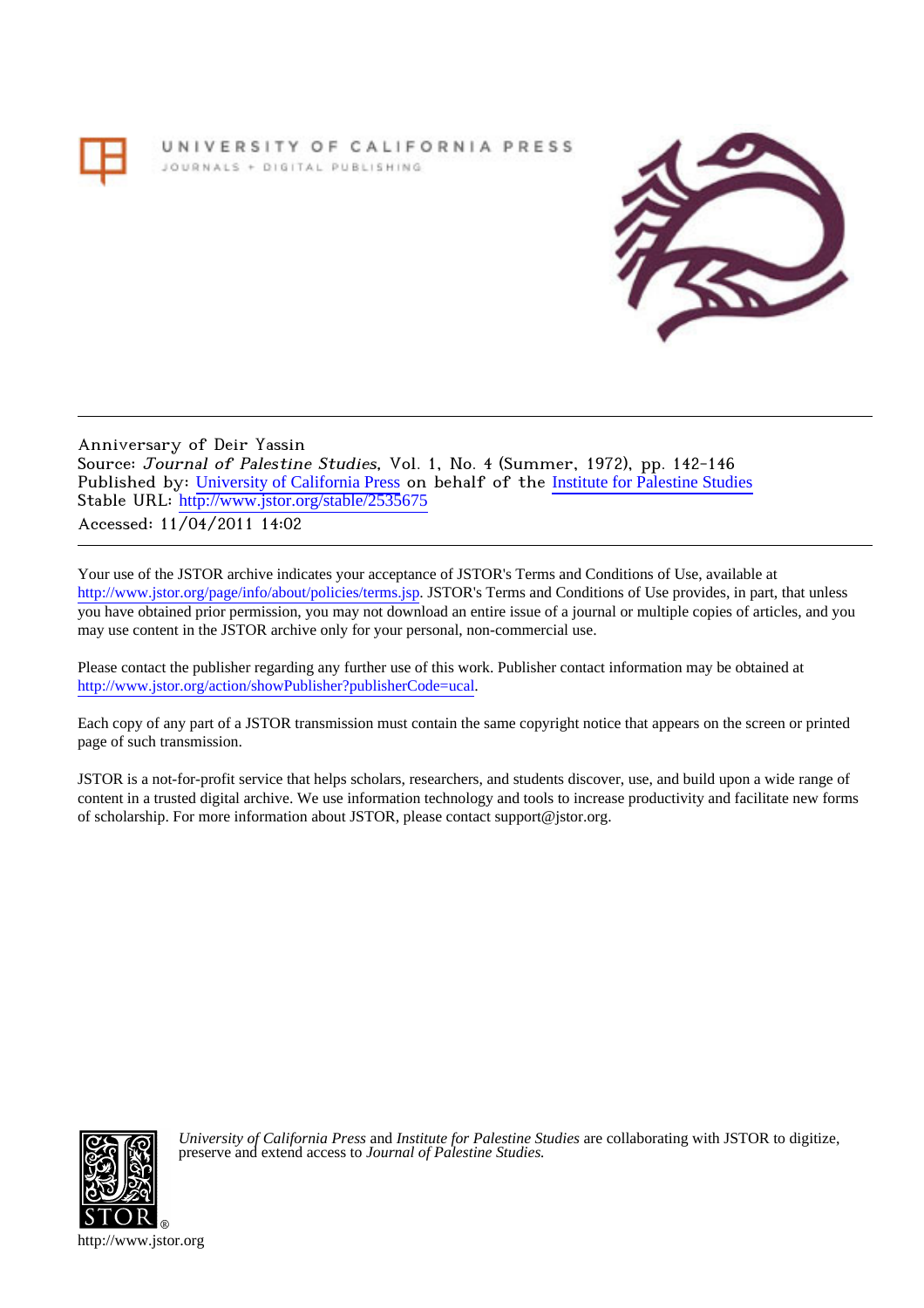## 142 JOURNAL OF PALESTINE STUDIES

the silent majority has not protested against the official attitude.

"Student revolt in the United States broke out spontaneously, witbout organization from above, and its leaders were volunteers. But the student strikes here are started by specific organizations, all of whose representatives receive regular salaries. These organizations are financed from two sources: university funds, and funds collected by the universities  $-$ illegally, in my view  $-$  from every student as part of teaching fees.

"Finally, student revolt in the West  $-$  in spite of the great harm it has done  $$ has led to the performance of a number of excellent voluntary actions. Law students have established social and legal aid offices and numerous societies to assist the poor and lower classes... But in Israeli universities there are practically no voluntary activities, and there is no interest in the problems of the oppressed classes."

### WHY ISRAEL WENT TO WAR

According to Major-General (Res.) Dr. Matetiyahu Peled (Chief of the Supplies and Provisions Section of the Supreme Command of the Israeli Army during the 1967 War, presently Professor of Middle East History in the University of Tel Aviv and a researcher in the Shiloah Institute), to say that Israel was in danger of annihilation in June 1967, and that the State of Israel fought the war for its material survival, is "a delusion that arose and grew only after the war."

Dr. Peled was speaking at a discussion on Amos Elon's book, "The Israelis," which aroused violent controversy among critics and readers.

Haaretz (March 19, 1972), reporting this, went on to say that Dr. Peled also claimed that in May 1967 the Israelis were not in danger of annihilation "either individually or collectively," adding that "the Egyptians had mobilized 80,000 men in Sinai, while we had mobilized against them hundreds of thousands of men." He said that the fact that there was no danger of annihilation had led to irresolution in the government, which had acted in conformity with the point of view that only the danger of annihilation could justify the waging of war, and that it was not possible to start the war for political reasons. In his opinion, the cause of the war was an attempt by the USSR to change the situation in the area, so that a Soviet settlement might take the place of the American settlement that had existed since 1957, whilst the Arabs had played a secondary role in the affair. Dr. Peled added: "When was Israel last exposed to an Arab attack? In 1948, according to my reading of history."

According to al-Hamishmar (March 20, 1972), Major-General (Res.) Ezer Weizmann (Chief of the Operations Branch in the Supreme Command of the Israeli armed forces in 1967 and now a leader of the Herut Movement), in the course of a discussion with Major-General (Res.) Matetiyahu Peled, expressed a measure of agreement with the view that Israel was not in danger of being destroyed on the eve of the Six Day War.

"I am ready to agree," said Weizmann, "that there was no danger of the State of Israel being destroyed. But this does not mean that we could refrain from striking at the Egyptians, Jordanians and Syrians. If we had refrained from doing so, the State of Israel would not have continued to exist in the same degree, with the same spirit and with the same character." He added that it should be clearly stated that it was the Egyptians who had started the war by their previous measures.

### ANNIVERSARY OF DEIR YASSIN

On the twenty-fourth anniversary of the massacre of Deir Yassin, Yediot Aharonot (April 4, 1972) published a report written twenty-four years ago by "a young Palmach fighter..." called Meir Philipski, who is today Colonel (Res.) Meir Pa'el. According to Yediot Aharonot, "he is probably the only eye-witness outside the ranks of ETZEL [Irgun - the National Military Organization] and LEHI [The Stern Gang - Fighters for the Freedom of Israel] who investigated the secret operation at Deir Yassin on April 9, 1948, and set down what he saw with his own eyes and what he heard with his own ears in the report which he sent at the time to Israel Galili, the head of the Haganah command."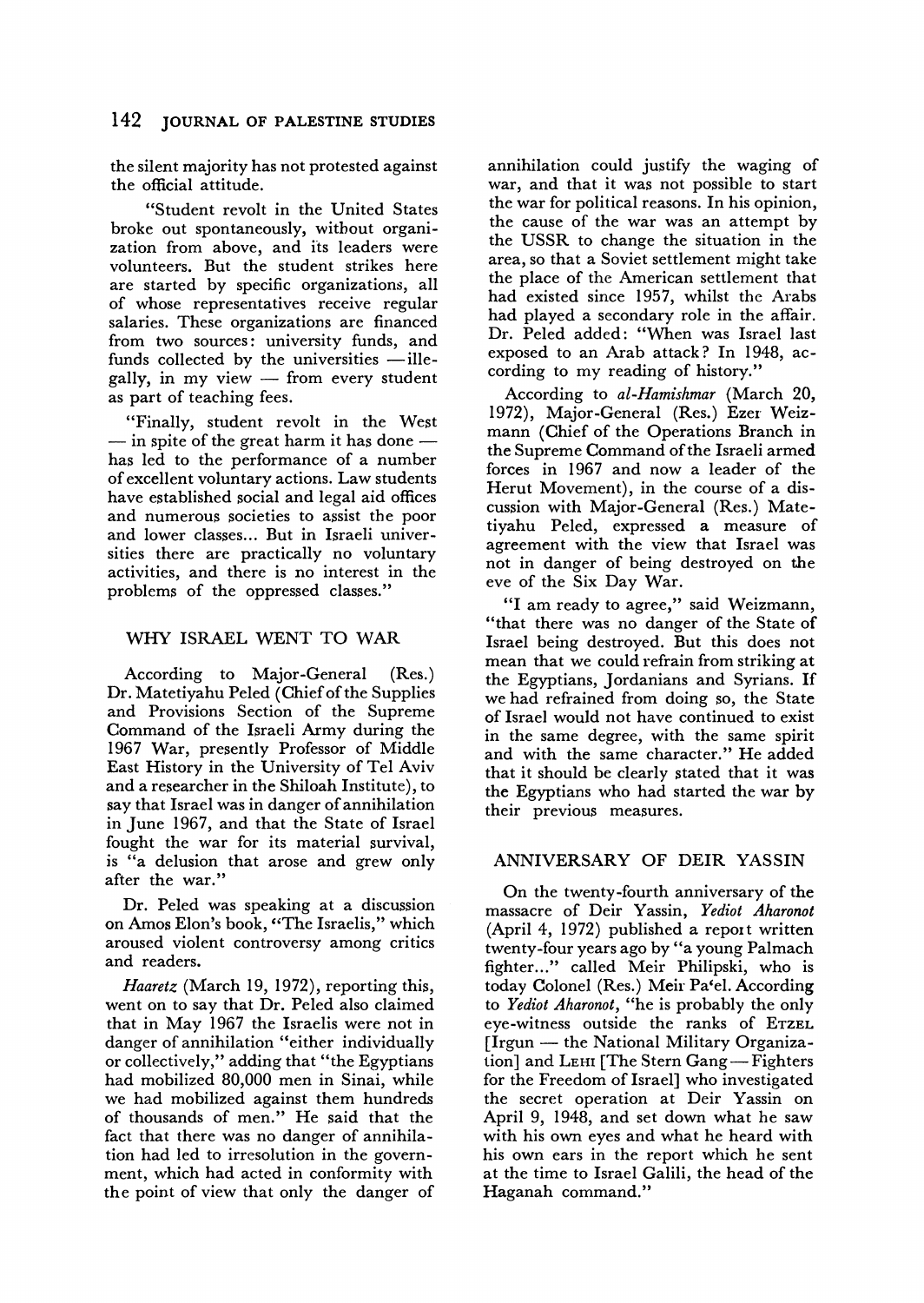Yediot Aharonot goes on to say "for twentyfour years Pa'el has kept to himself the scenes that took place on 'the ugliest day in my life,' and a few months ago, when he was released from continuous service in the Israeli Army  $-$  from some of the most distinguished posts in that service, including supervision of the Israeli Army Officers School, senior posts in the command, and Commander of an Infantry Brigade he hesitated for a long time before allowing the report he wrote at that time to see the light of day."

Meir Pa'el says in his report: "In April 1948 the most decisive battles were being fought around Jerusalem, and much Haganah and Palmach blood was shed in the battle of Qastal, the object of which was to obtain control of the city. At the height of this endeavour, LEHI and ETZEL were spending leave in Jerusalem; each was operating independently, and they had not joined in the general battle to liberate the city. But the realization by the secret movements, and by LEHI in particular, that they were missing the opportunity of taking part in a major event, which was likely to change the history of the capital of Israel, induced them to mount a major military operation, in co-ordination or in partnership with the Haganah.

"According' to my information, LEHI proposed to ETZEL that Sheikh Jarrah or Sha'fat, east of the city, should be occupied, for the occupation of these areas would enable them to contact the besieged Mount Scopus. But ETZEL refused to carry out operations in these areas and 'withdrew' to Deir Yassin. In my opinion there was something obscure about this withdrawal - perhaps there had been a wish to settle old scores with the Arab village since the incidents of 1936-1939 which occurred in the Giv'at Sha'ul quarter...

"In the night of April 8-9, while Palmach units were fighting a battle of 'life and death' in Qastal, LEHI and ETZEL units approached the village. Before the operation, a number of irregulars had proposed a massacre of the inhabitants of the village, but the senior officers had rejected the proposal.

"An ETZEL force went out from the Beth Hakerim quarter and attacked Deir Yassin from the south-east, while an ETZEL force attacked it from the north-east. At dawn the two forces reached the outskirts of the village. A LEHI unit sent towards the village an armoured tender fitted with a loudspeaker to broadcast calls to the inhabitants to surrender and evacuate the village. However, the vehicle did not carry out its task; about 200 metres from the village it fell into a defence trench dug by the Arabs, and the shock put the loudspeaker out of action.

"The people of the village discovered that members of the secret movements had entered Deir Yassin before the attackers fired their first shot, so that it was the inhabitants of the village who fired first. The attackers burst into the village and met with violent opposition. Most of the male inhabitants fled from the village with their arms, a small number of men and a large number of women and children remaining in the houses. In a short time the raiders had obtained control of most of the village, except for the western part.

"In that part of the village there was a high building, from which the attacking force was being fired on; the LEHI and ETZEL troops returned the fire from positions they had occupied in the houses. In the course of this exchange of fire, four fighters were killed, and dozens wounded; the battle was proving indecisive, and the fighters' ammunition was running out. In view of this deadlock, a member of LEHI decided to ask for help. Leaving the field of battle, he made his way quickly to the Schneller Camp in Jerusalem. In this military base there was a company of the sixth Palmach battalion. He went to the room of the commander of the company, Ya'qub (Ya'qi) Wug, of the Marhavia kibbutz, and gasped out to him: 'We are attacking Deir Yassin. Baruch [their friend] is there. You must help us.'

"Ya'qi loaded a number of the men of his company on a freight truck, took a 2-inch gun, and set off at once for Deir Yassin. A few hundred metres away from the village, Ya'qi and his men set up the gun, and shot several rounds at a house in the western part of the village. When I saw the Palmach men in the area, I went to Ya'qi and suggested to him that they should go away immediately if they did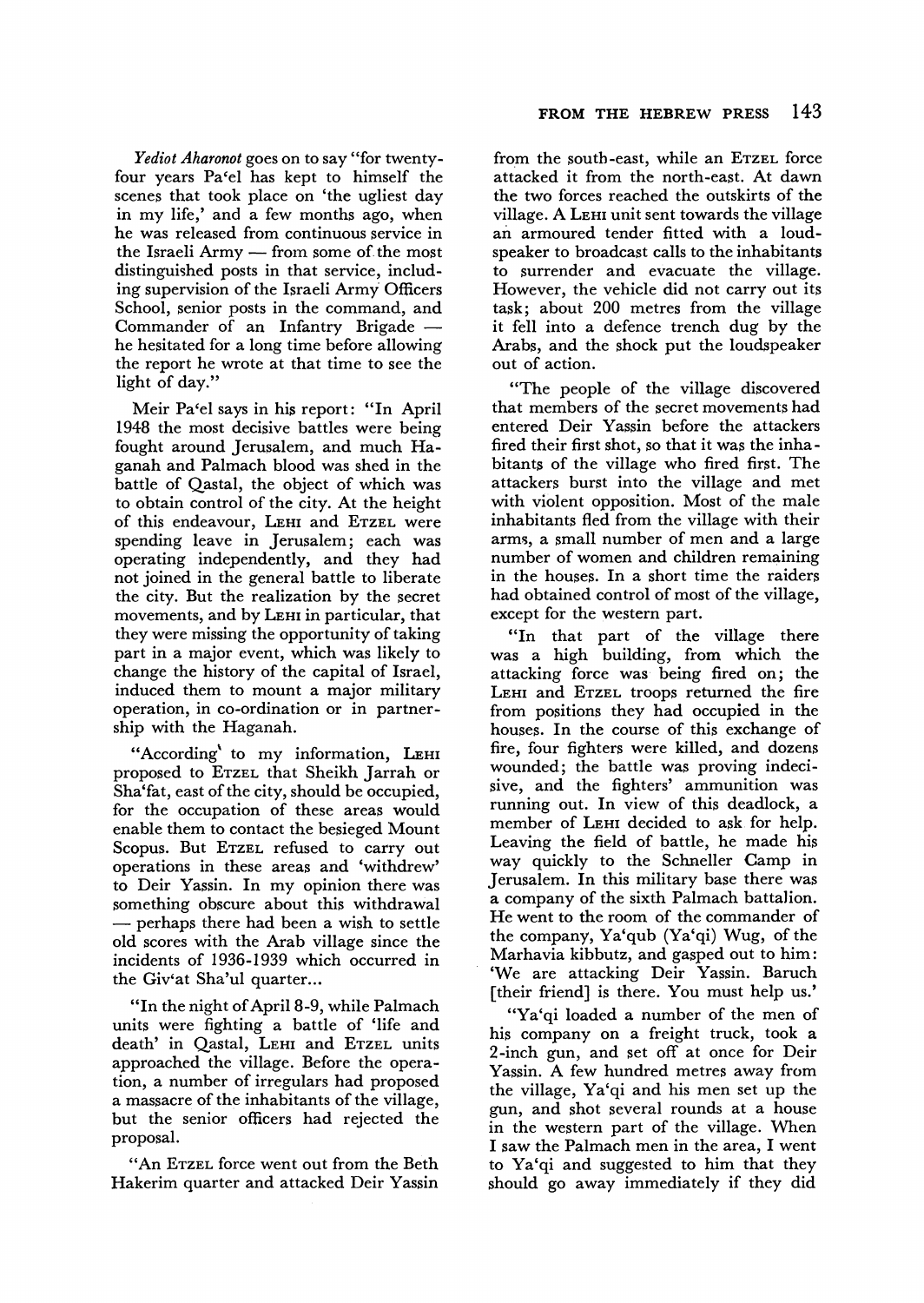# 144 JOURNAL OF PALESTINE STUDIES

not want to be involved. They agreed to my suggestion, and left the place at once. The gun had helped the fighters to complete their task.

"It was noon when the battle ended and the shooting stopped. Things had become quiet, but the village had not surrendered. The ETZEL and LEHI irregulars left the places in which they had been hiding and started carrying out cleaning up operations in the houses. They fired with all the arms they had, and threw explosives into the houses. They also shot everyone they saw in the houses, including women and children - indeed the commanders made no attempt to check the disgraceful acts of slaughter.

"I myself and a number of inhabitants of Jerusalem begged the commanders to give orders to their men to stop shooting, but our efforts were unsuccessful. In the meantime some twenty-five men had been brought out of the houses; they were loaded onto a freight truck and led in a 'victory parade,' like a Roman triumph, through the Mahaneh Yahuda and Zakhron Yosef quarteis [in Jerusalem]. At the end of the parade they were taken to a stone quarry between Giv'at Sha'ul and Deir Yassin and shot in cold blood. The fighters then put the women and children who were still alive on a truck and took them to the Mandelbaum Gate.

"Some hours after midday David Shaltiel arrived in the area, and asked Mordecai Ranan, the ETZEL commander, and Joshua Zetler, the LEHI commander, what they intended to do with the the village. They told him: 'We are leaving; we are an independent striking force, we shall not keep the village.'

"The commanders of the secret organizations refused to comply with the request that their men should bury the 245 Arab victims whose bodies were lying all over the village. This unhappy task was performed by two companies of the Gadna' who were brought to the village from Jerusalem for the purpose."

the historian Arieh Yitzhaqi into the discussion of the "Deir Yassin operation," explaining that he had reached his conclusions through his work as a 'research worker' for many years in the service of the history section of the Israeli Army, and recently as an independent research worker. Yediot Aharonot added that Yitzhaqi will shortly be publishing a 1200 page book on the 1948 war.

Yitzhaqi claims in his article that the Palmach organization also engaged in operations like that of Deir Yassin, and that such operations were not restricted to ETZEL and LEHI.

"If we assemble the facts," says Yitzhaqi, we realize that, to a great extent, the battle followed the familiar pattern of the occupation of an Arab village in 1948. In the first months of the War of Independence Haganah and Palmach troops carried out dozens of operations of this kind, the method adopted being to raid an enemy village and blow up as many houses as possible in it. In the course of these operations many oid people, women and children, were killed wherever there was resistance.

"In this context I can mention several operations of this kind carried out by Pa'el's  $commutes$  in arms  $-$  the Palmach irregulars who were trained to be concerned for the 'purity of Hebrew arms.'

"In the evening of January 30-31, 1947 a mixed force of the First Battalion of<br>Palmach and the 'Carmel' Brigade Palmach and the under the command of Haim Avinoam attacked the village of Balad al-Shaikh (now Tel Hanan). In this operation more than sixty of the enemy, most of them noncombatants, were killed in their houses. According to a report written by the commander of the operation, 'the units silenced the heavy firing by their own heavy firing. The attacking units then entered the village and started operating inside the houses, and, because of the heavy firing in the rooms, it was impossible to avoid hitting women and children also.' (See The Book of the Palmach, p. 55).  $1$ 

Yediot Aharonot (April 14, 1972) brought

"In the evening of February 14-15,

<sup>&</sup>lt;sup>1</sup> The reference is to Sefer Ha-Palmach (in Hebrew), the official Israeli army publication on the 1948 war.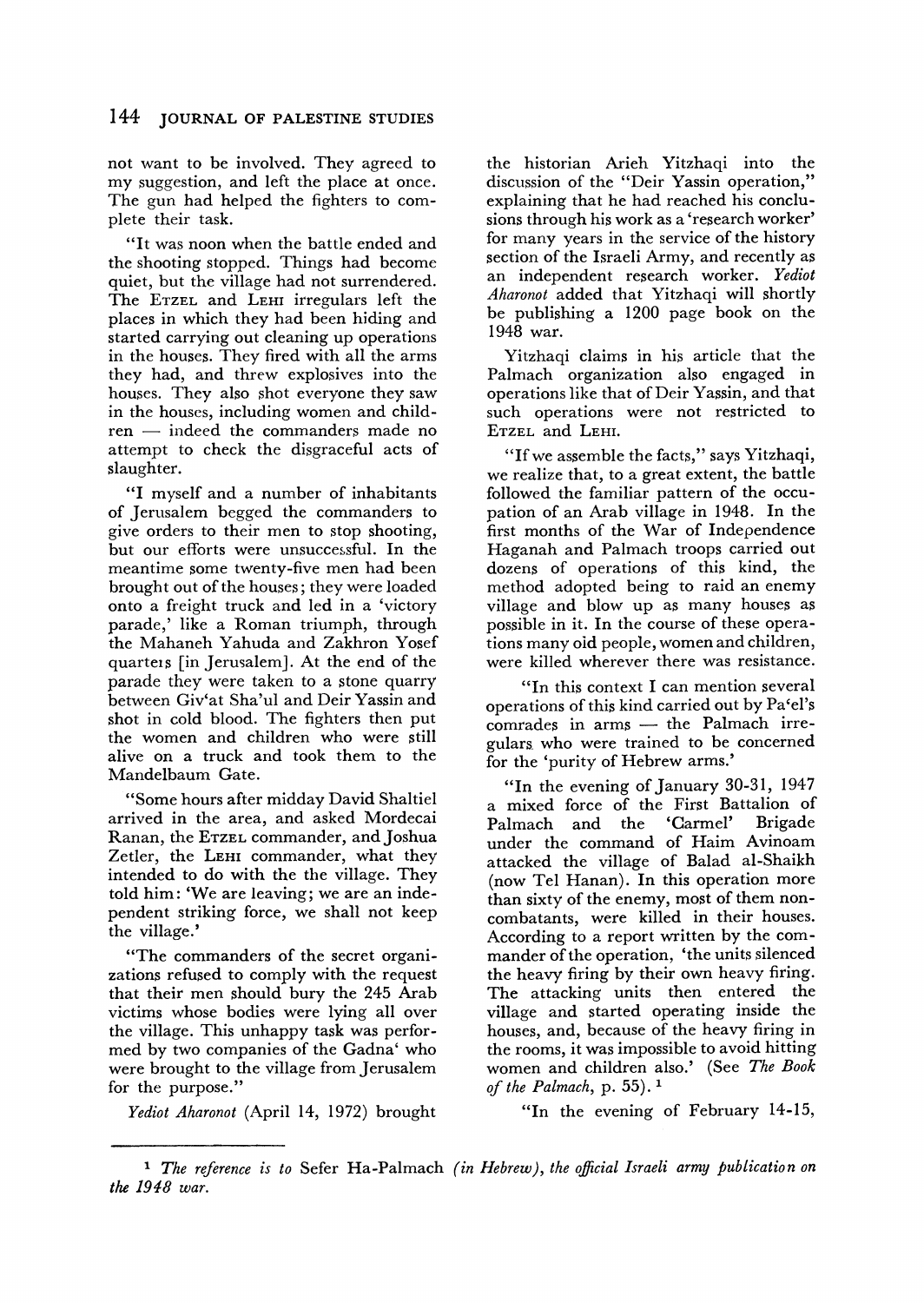1948, a force of the Third Palmach Battalion raided the village of Sa'sa. In this operation, which was for many years to be regarded as as model raid because of the high standard of its execution, twenty houses were blown up over their inhabitants, and some sixty Arabs were killed, most of them women and children.

"In the battle around Saint Simon's Monastry in Qatamon, Arab women working in the monastery as servants were killed in the course of the onslaught by the Fourth Palmach Battalion.

"There were also the indiscriminate reprisal attacks on Arab civilian communications, in which many innocent citizens were killed.

"The best known Palmach operation of this kind was the suppression of the rising in Lydda on July 12, 1948, within the framework of the 'Danny' campaign. At 11.30 a.m. on that day a detachment of armoured cars belonging to the [Jordanian] Arab Legion entered the town of Lydda, which had already surrendered to the Third Battalion of the 'Yiftah' Brigade of Palmach. After the entry of the detachment, the local Arab population rose in revolt, and, to suppress the revolt, orders were given to fire on any one seen in the streets. 'Yiftah' troops opened heavy fire on all passers-by and suppressed the revolt mercilessly in a few hours, going from house to house and firing at every moving target. According to the commander's report, 250 Arabs were killed in the fighting.

"The report submitted by the commander of the brigade, Mula Cohen, admits the fact that there were 'unhappy aspects' to the suppression of the revolt in Lydda. According to this report, which is reproduced in The Book of the Palmach, p. 885: 'There can be no doubt that the affair of Lydda and Ramleh, and the flight of the inhabitants, and the revolt and eviction that followed, had a great effect on all who experienced them. Here the savagery of war reached its climax, and the occupation of the town, which was an important enemy base, aroused feelings of revenge that should have been suppressed.'

"It is to be observed that not one of the 'conscientious' Yeshuv leaders who were so angry after Deir Yassin said a word. The poet Nathan Alterman was the only one to criticize the Lydda massacre (and a similar operation in Beersheba)..."

In Yediot Aharonot (April 29, 1972) Meir Pa'el once again wrote on the Deir Yassin massacre, adding new details. "After the Palmach men left the village," he says, "the men of ETZEL and LEHI started a shameful massacre of the inhabitants  $$ men, women, old people and children, without distinction, standing the inhabitants against walls and in corners in the houses. There is photographic evidence of this. It is true that most of the people were killed with fire-arms; it is true that the killing took place spontaneously immediately after the end of the battle, and it is true that the officers were not controlling their men, and showed no inclination to do so. But it was killing, even if it was carried out in hot blood.

"The number of Arabs killed at Deir Yassin was 245. This is the estimate made by the men of Gadna' and the men of Jerusalem who had to do the burying after the ETZEL and LEHI men had left the village, refusing to perform this task. The number of killed was thus determined by those best qualified to do so.

"The ETZEL commander in Jerusalem can protest a thousand times that the 'victory parade' in Jerusalem was a 'criminally concocted charge,' but I, as an eye-witness, regret to have to state that this is what really happened. The Arab mert were killed (in cold blood, this time) in the stone quarry between Deir Yassin and Giv'at Sha'ul, and there is photographic evidence of this too. It was thus a criminal act, not a criminally concocted charge."

Meir Pa'el goes on: "Arieh Yitzhaqi tells his readers that many irregular actions took place during the War of Independence, but no action in the whole War of Independence was as atrocious as the Deir Yassin massacre, for the following reasons:

"The 'irregular action' in Deir Yassin was carried out after the battle, when the village was in Jewish hands, and without the inhabitants having taken any provocative action that could have justified the shooting. It was not a question of cleaning up houses, but of entering them to kill and plunder. The number of Arabs killed was